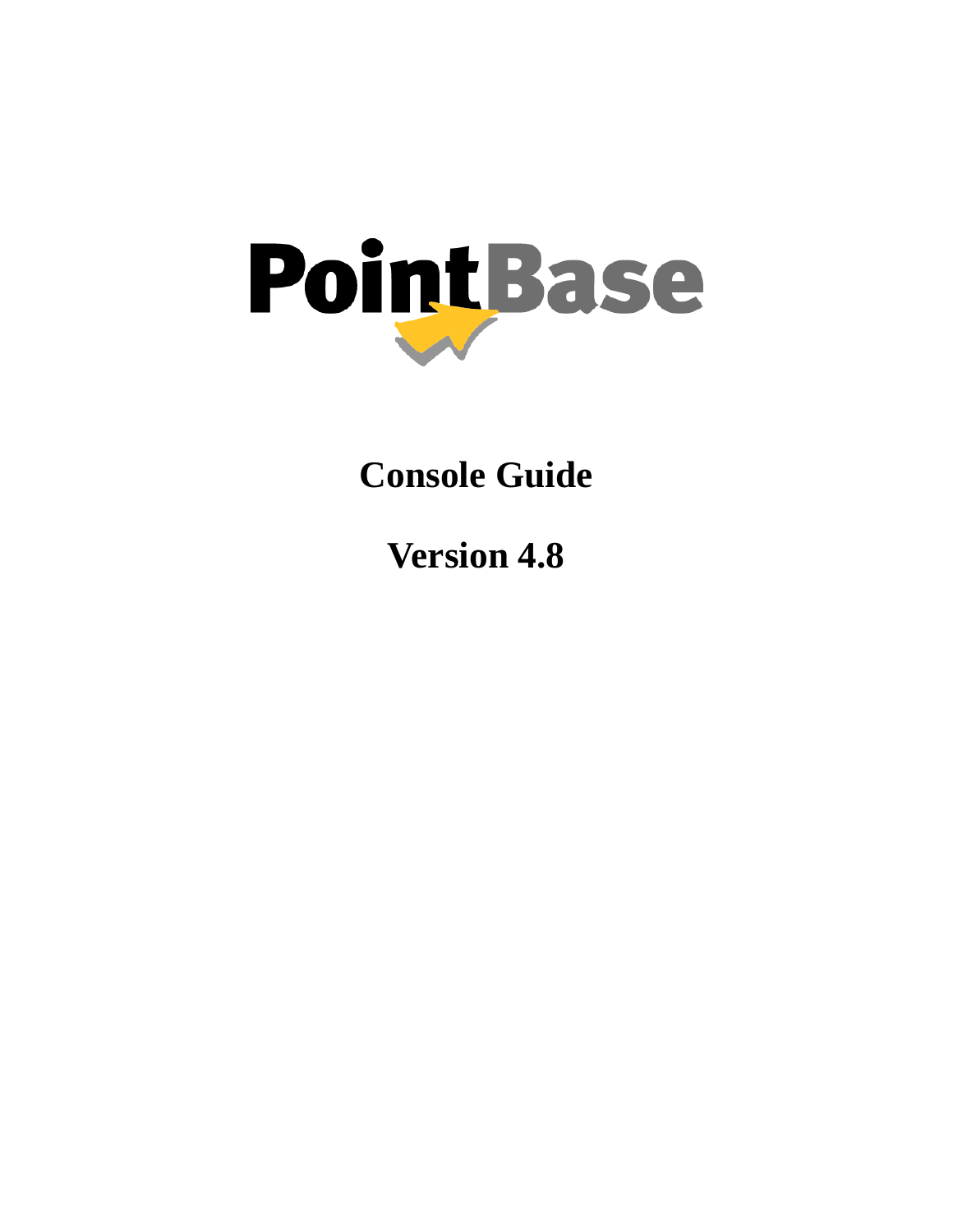# **Table of Contents**

| <b>Preface</b>                          | 4              |
|-----------------------------------------|----------------|
| Who Should Use This Guide               | 4              |
| How This Guide is Organized             | $\overline{4}$ |
| <b>Document Feedback</b>                | $\overline{4}$ |
| Document Conventions Used in This Guide | 5              |
| <b>Connecting to the Database</b>       | 6              |
| Specifying the Database Driver          | 6              |
| Specifying the Database URL             | 6              |
| Specifying the User                     | 7              |
| Specifying the Password                 | 7              |
| Creating the Database                   | $\overline{7}$ |
| <b>Opening an Existing Database</b>     | 7              |
| Creating a New Database                 | $\tau$         |
| Overwriting a Database                  | $\overline{7}$ |
| <b>The PointBase Console Interface</b>  | 8              |
| PointBase Console Menus                 | 8              |
| <b>Shortcut Buttons</b>                 | 8              |
| Navigation Tree                         | 9              |
| <b>SQL Input Frame</b>                  | 9              |
| <b>Execute and Execute All Tabs</b>     | 9              |
| <b>Execute Tab Functionality</b>        | 9              |
| <b>Message Frame</b>                    | 10             |
| Re-sizable Frames                       | 10             |
| <b>Managing the Database</b>            | 11             |
| <b>Creating Database Objects</b>        | 11             |
| <b>Dropping Database Objects</b>        | 12             |
| <b>Altering Database Objects</b>        | 12             |
| Granting and Revoking                   | 12             |
| <b>Querying Database Tables</b>         | 13             |
| Returning Updateable SQL Output         | 13             |
| <b>Inserting Rows</b>                   | 13             |
| <b>Deleting Rows</b>                    | 13             |
| <b>Updating Rows</b>                    | 14             |
| <b>Configuring Database Properties</b>  | 14             |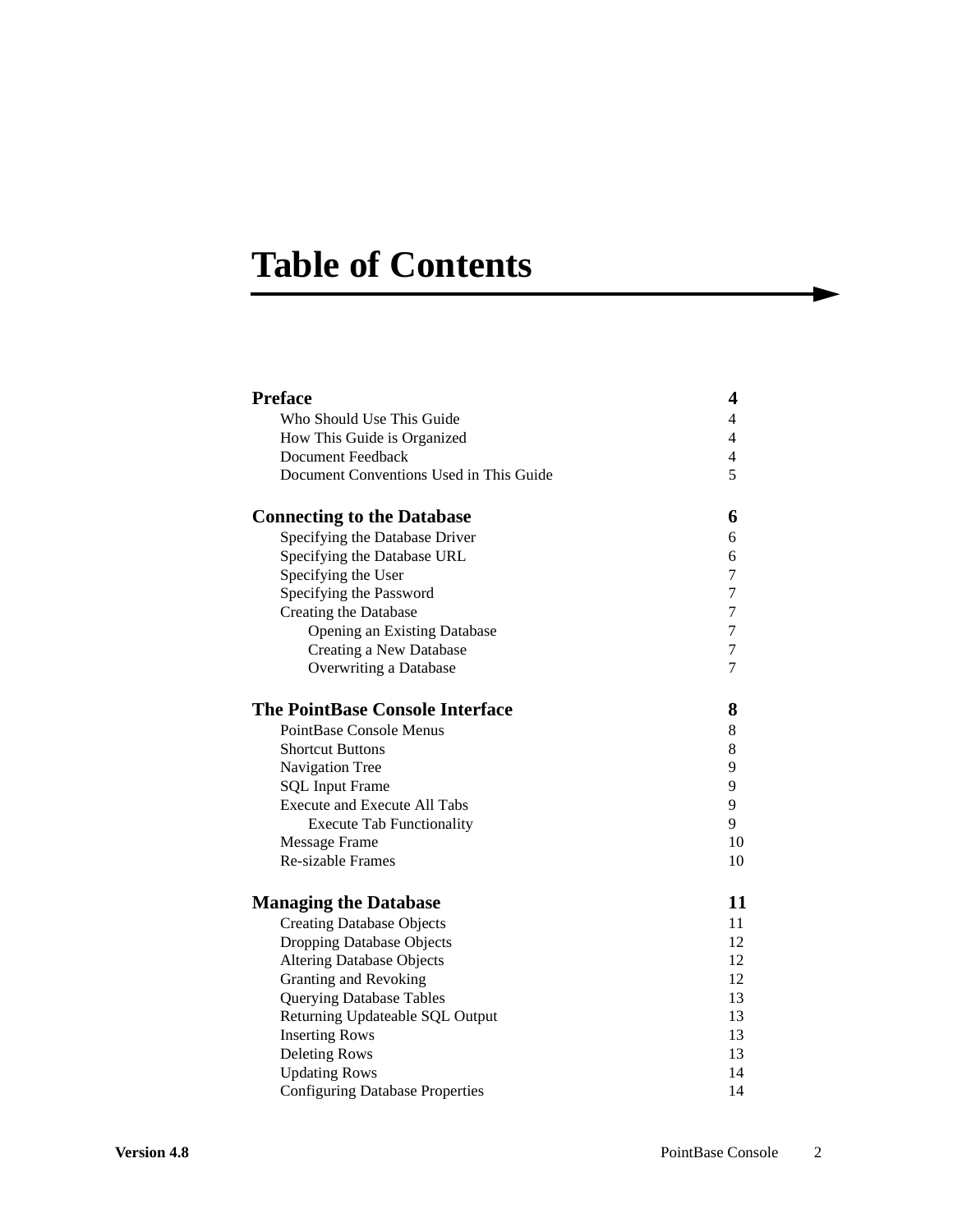| 14 |
|----|
| 14 |
| 14 |
| 14 |
| 15 |
| 15 |
| 15 |
| 16 |
| 16 |
| 16 |
| 16 |
| 17 |
| 17 |
| 17 |
| 17 |
| 17 |
| 18 |
| 18 |
|    |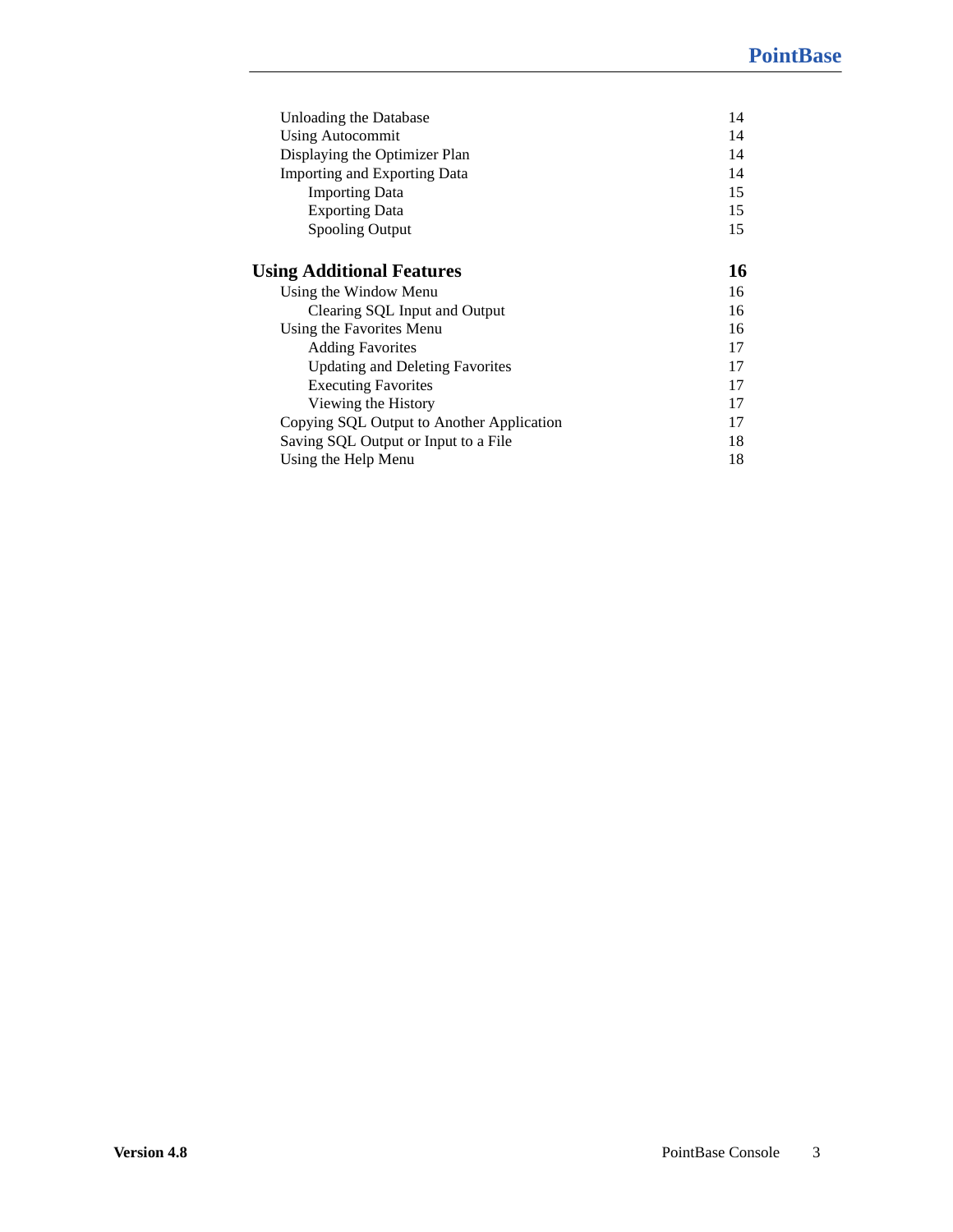# <span id="page-3-0"></span>**Preface**

Thank you for using PointBase Console, a Graphical User Interface (GUI) tool designed to help administer your PointBase Relational Database Management System (RDBMS). The PointBase Console allows you to perform SQL operations without typing the SQL commands or statements at a command line. The PointBase Console is an alternative to the PointBase Commander, which is a command-line tool. This guide contains instructions for using PointBase Console.

# <span id="page-3-1"></span>**Who Should Use This Guide**

This guide is intended for developers, application programmers, and administrators. This guide assumes that you:

- Understand terminology such as RDBMS, Java, SQL and classes.
- Understand the fundamentals of a relational database system and how tables and indexes are created.
- Have a basic knowledge of the SQL language.
- Are familiar with your operating system

## <span id="page-3-2"></span>**How This Guide is Organized**

This guide provides information necessary to first start the PointBase Console and continues to explain how to use it. Additionally, this guide explains PointBase Console's toolbar and window options and menus.

# <span id="page-3-3"></span>**Document Feedback**

Please send comments or suggestions for all PointBase Documentation to the following email address.

[pbdocfeedback@pointbase.com](mailto:docfeedback@pointbase.com)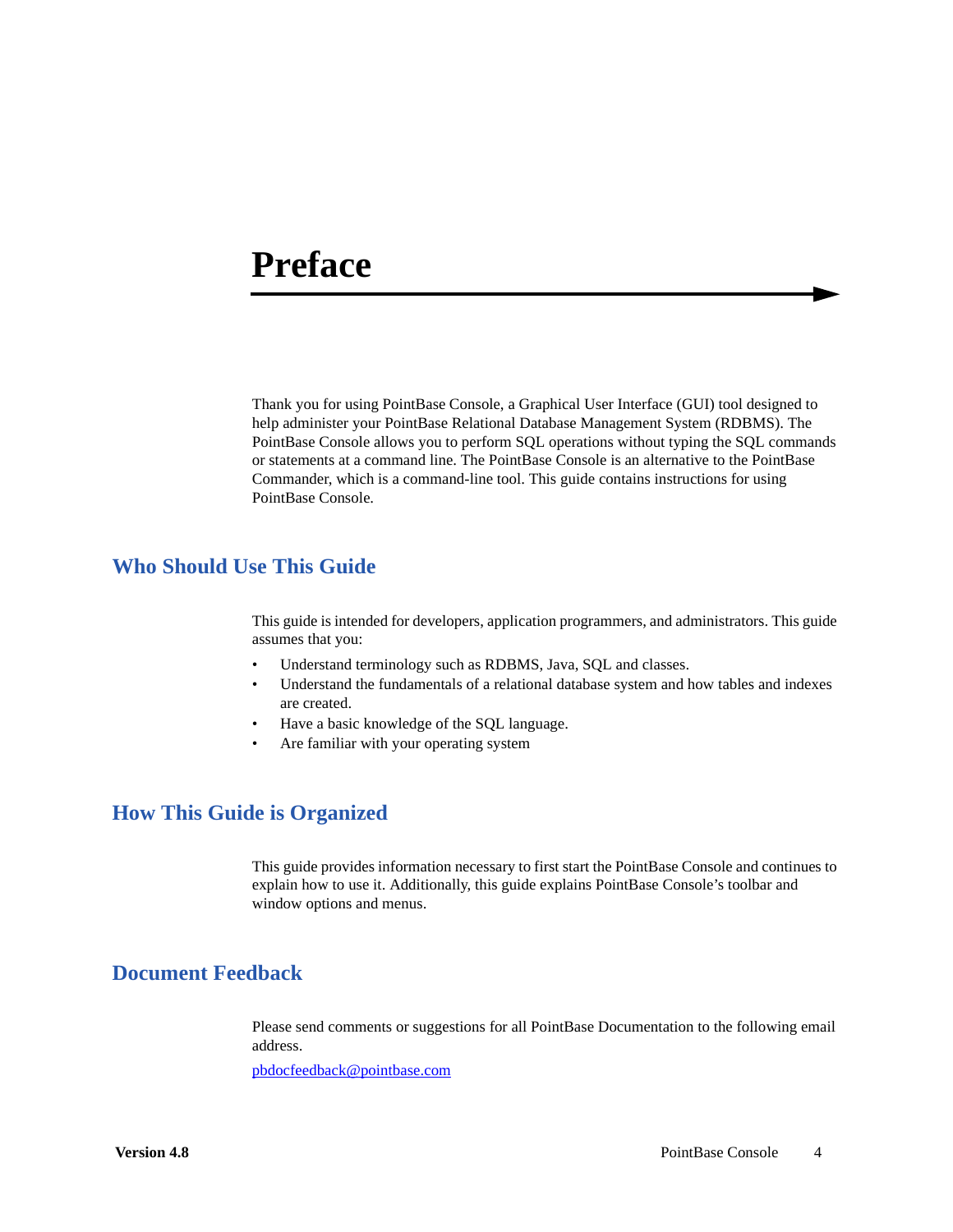# <span id="page-4-0"></span>**Document Conventions Used in This Guide**

| The following table describes the document conventions used in this guide. |  |
|----------------------------------------------------------------------------|--|
|----------------------------------------------------------------------------|--|

| <b>Convention</b>                                | <b>Identifies</b>                                                                                                                                                                    | <b>Examples</b>                                                                                                                                      |  |
|--------------------------------------------------|--------------------------------------------------------------------------------------------------------------------------------------------------------------------------------------|------------------------------------------------------------------------------------------------------------------------------------------------------|--|
| <b>ALL</b><br><b>UPPERCASE</b><br><b>LETTERS</b> | Environment variables<br>$\bullet$<br>Database table names<br><b>SQL Keywords</b><br>$\bullet$                                                                                       | <b>PATH</b><br>S_LST_OF_VAL<br><b>CREATE TABLE</b>                                                                                                   |  |
| Courier<br>New font                              | Directory, file, folder, and path<br>names<br>Code<br>٠<br>Data you need to type                                                                                                     | c:\pointbase\img.bmp<br>٠<br>Set PointBase =<br>Type Your Company<br>Name Here                                                                       |  |
| Initial<br>Uppercase<br>Letters                  | PointBase names, objects, properties,<br>windows, screens, dialog boxes,<br>menus, buttons, tabs, applets, fields,<br>and icons                                                      | PointBase Embedded,<br>Business Component object,<br>List Editor window, Main<br>menu, and Cancel button                                             |  |
| <i><u><b>Italics</b></u></i>                     | <b>Book titles</b><br>Cross references in an index or<br>glossary<br>Variables<br>Arguments to statements of<br>functions<br>First appearance of a new word or<br>phrase<br>Emphasis | User's Guide<br>see also or see<br>APPSRVR_4X_ROOT<br>variable, rate, prompt\$<br>new word or phrase<br>Do not do this <i>before</i> you<br>do that. |  |
| $\lceil$                                         | Optional italicized arguments or<br>characters inside angle brackets                                                                                                                 | [caption\$]                                                                                                                                          |  |
| $\{   \}$                                        | Choice from listed arguments; use OR<br>operator ( ) to separate                                                                                                                     | {Goto label   Resume Next  <br>Goto $0$ }                                                                                                            |  |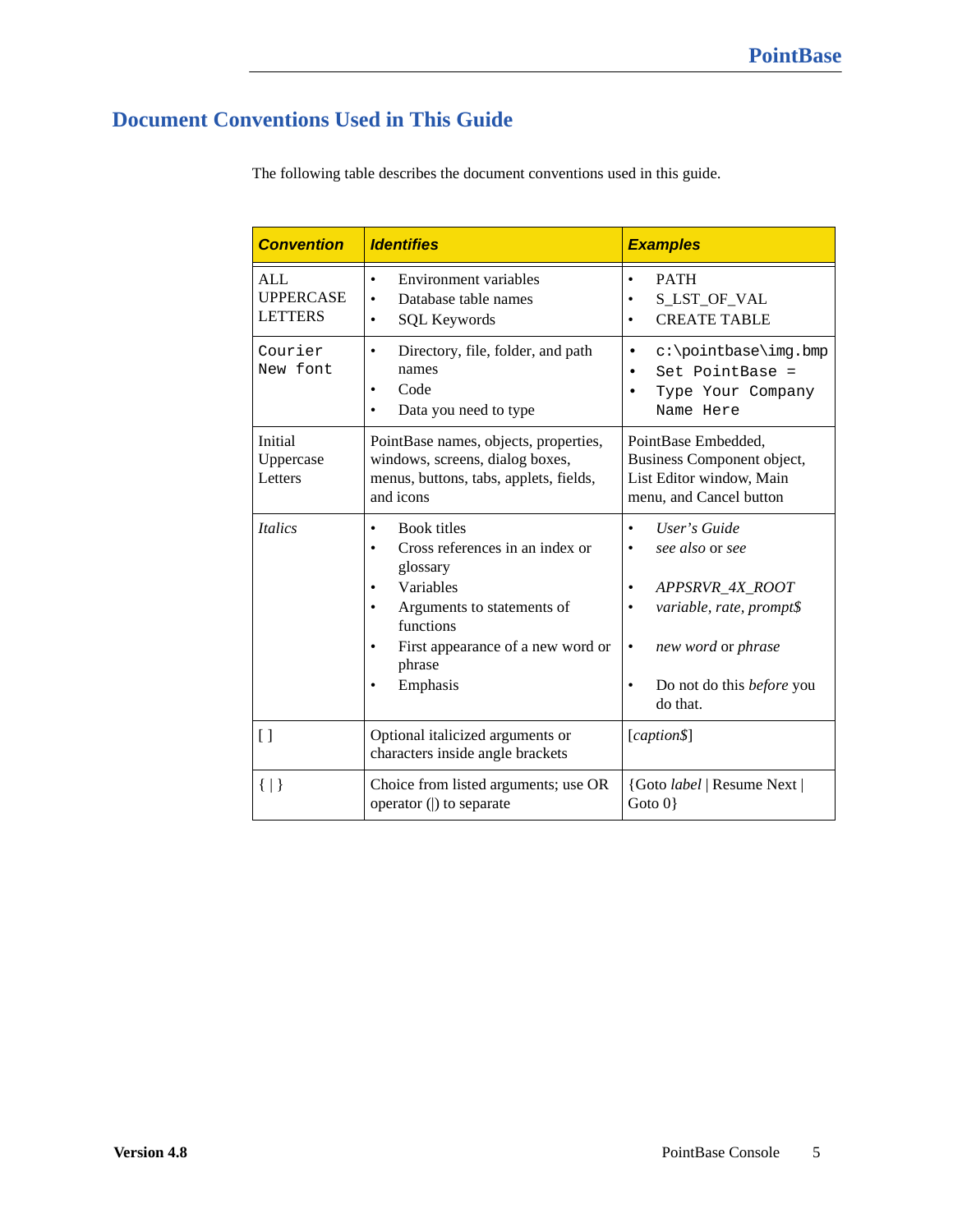# <span id="page-5-0"></span>**Connecting to the Database**

This chapter explains how to connect to a database using the PointBase Console. Before you begin using the PointBase Console to access and manage data in the database, you must get a connection to the database through the PointBase Console. The following sections explain how to get a database connection using the initial PointBase Console window, **Connect To Database**, which appears after you launch the PointBase Console.

If you have already launched the PointBase Console and want to connect to a different database, go to the *DBA* menu and select the option to connect to a database. This option also displays the **Connect To Database** window.

## <span id="page-5-1"></span>**Specifying the Database Driver**

In the initial console window, **Connect To Database,** specify a database driver in the *Driver* field. It defaults to the PointBase JDBC driver, "com.pointbase.jdbc.jdbcUniversalDriver."

Every time you try to connect to a database using the PointBase Console after you have closed your first connection, the PointBase Console picks up the defaults from the properties file that it created while exiting. That is, the new defaults when you connect again will be the driver, the user name, and the URL which you last used.

## <span id="page-5-2"></span>**Specifying the Database URL**

Specify the database URL in the *URL* field. It defines the protocol, subprotocol, and the subname as defined in the book, *JDBC API Tutorial and Reference, Second Edition* (Sun Microsystems). The subprotocol may define the database port number, where it listens for client connections, if you are trying to connect to a PointBase Embedded. It defaults to "jdbc:pointbase:embedded:sample," where *jdbc* is the protocol, *pointbase:embedded* is the subprotocol, and *sample* is the subname.

If you are using PointBase Embedded - Server Option, the URL should look like the following: "jdbc:pointbase:server://*<machine\_name><:port>*/sample," where *pointbase:server"* is the subprotocol, *<machine\_name>* is the machine name where the database is running, and *<:port>* is the port number where PointBase is listening for client connections. You do not have to specify the port number if you are using the default port number for PointBase, which is *9092*.(This only applies when using the Server Option. When not using the Server Option, PointBase Embedded does not use tcp/ip for connectivity and hence a port is not relevant.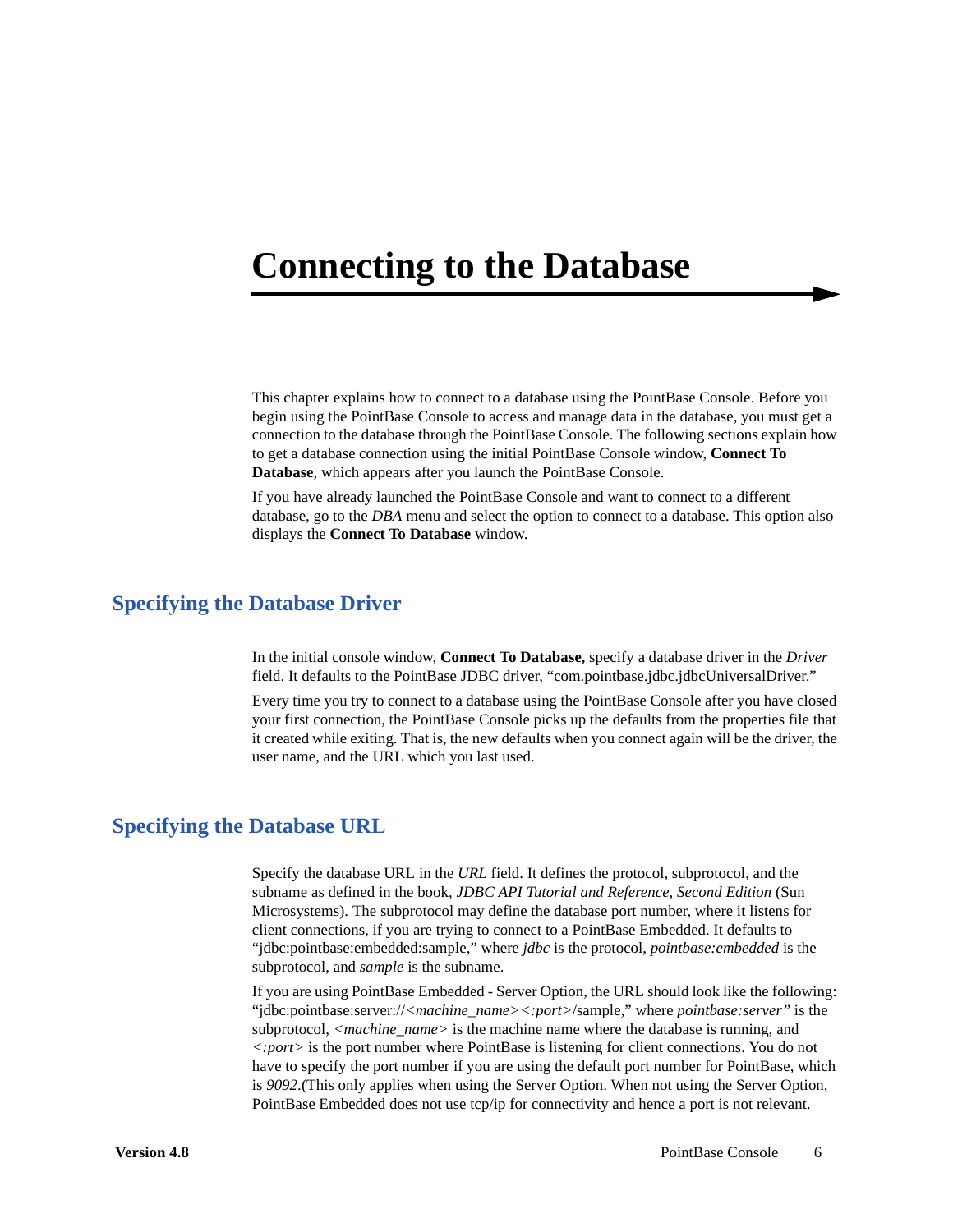**NOTE:** PointBase supports all URLs from earlier PointBase versions.

## <span id="page-6-0"></span>**Specifying the User**

Specify the name of the user connecting to the database in the *User* field. The user name is not case-sensitive, and you may enter any alphanumeric characters or the equivalent in a language other than English. It defaults to *PBPUBLIC.*

## <span id="page-6-1"></span>**Specifying the Password**

Specify the password to connect to the database in the *Password* field. The password is not case-sensitive, and you may enter any alphanumeric characters or the equivalent in a language other than English. It defaults to *PBPUBLIC.*

## <span id="page-6-2"></span>**Creating the Database**

This section explains how to create a new database, connect to an existing database, or drop an existing database and re-create it. When you connect to a database, you specify the database name in the URL. If the database name you specify is new or existing, you must select the appropriate radio button on the **Connect To Database** window. The same is true if you want to drop an existing database and re-create it with the same name—overwriting the database.

#### <span id="page-6-3"></span>**Opening an Existing Database**

Select the radio button, *Open Specified Database*, to open an existing database. If the database you specified does not exist, PointBase Console throws an error.

#### <span id="page-6-4"></span>**Creating a New Database**

Select the radio button, *Create New Database*, to create a new database. If you try to create a database that already exists, PointBase will simply connect to the existing database.

#### <span id="page-6-5"></span>**Overwriting a Database**

Select the radio button, *Drop Specified Database and Recreate*, to completely overwrite an existing database. If you specify a database that does not exist, PointBase Console will create a new database with the name you specified.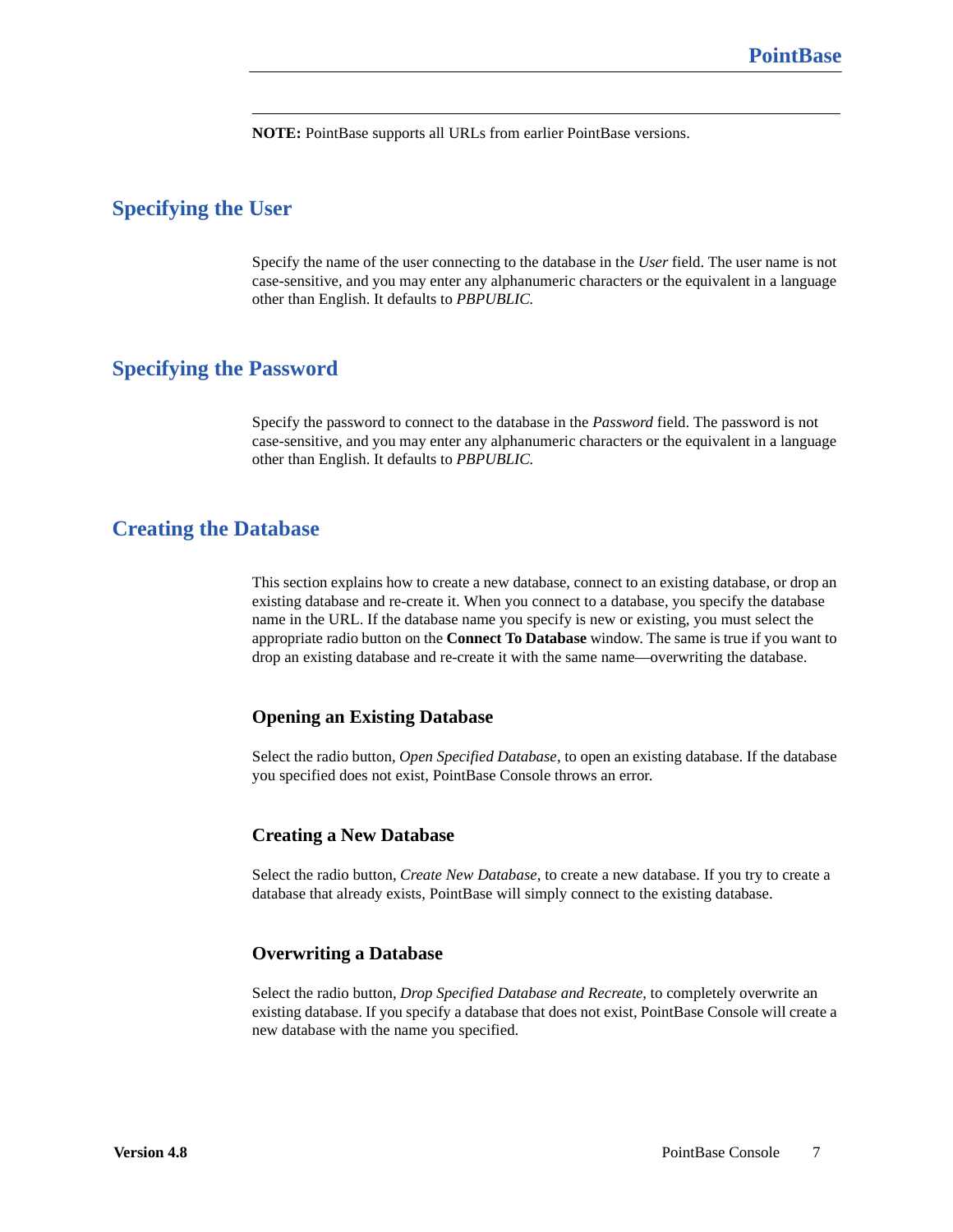# <span id="page-7-0"></span>**The PointBase Console Interface**

This chapter describes the graphical user interface of the PointBase Console. It allows you to perform SQL commands at a click of a button, or you can enter SQL commands in an SQL Input field. The PointBase Console also allows you to explore your database by simply clicking icons to view entire database schemas or table structures. The following sections describe the different areas in the console interface.

## <span id="page-7-1"></span>**PointBase Console Menus**

The PointBase Console menus are located at the top of the PointBase Console interface. Each menu contains several different sub-menus and options from which you can select. The following list identifies the PointBase Console menus.

- File
- Edit
- SQL
- DBA
- Result
- Windows
- Favorites
- Help

## <span id="page-7-2"></span>**Shortcut Buttons**

The PointBase Console shortcut buttons provide fast access to common database tasks for example, opening and saving a file, executing SQL commands, and committing or rolling back SQL commands. The shortcuts are just below the PointBase Console menus.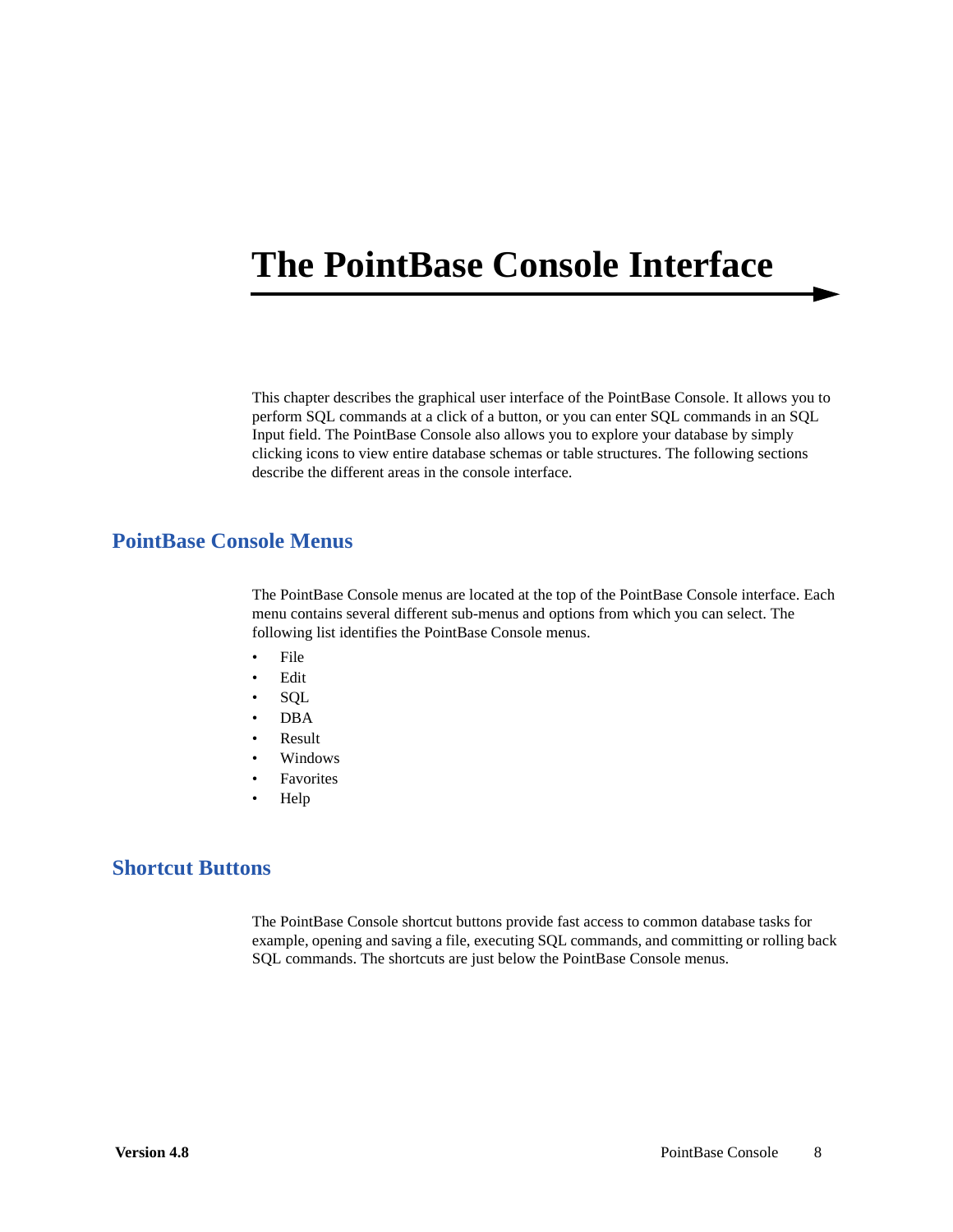## <span id="page-8-0"></span>**Navigation Tree**

The PointBase navigation tree allows you to browse your database by simply clicking on icons to extend a tree structure of your database. The navigation tree is located in the left frame of the PointBase Console, just below the shortcut buttons. If you are using a mouse with the rightclick functionality, you may right-click on icons in the navigation tree to display added functionality.

## <span id="page-8-1"></span>**SQL Input Frame**

The PointBase Console SQL input frame is a field where you can enter SQL commands like a command line. The SQL input frame is located on the right side of the PointBase Console window, just below the shortcut buttons.

Make sure to enter a semi-colon (;) to end each of your statements. To execute an SQL command, simply place the cursor after the semi-colon and click the *Execute* shortcut button. When you click *Execute*, you have the option to display read only output or updateable output. If you select to display updateable output, you may change data directly in the field that the *Execute* tab displays. To execute multiple SQL commands, click the *Execute All* shortcut button. PointBase Console executes all the SQL commands from that point and before it. You cannot update the SQL output if you choose *Execute All*.

## <span id="page-8-2"></span>**Execute and Execute All Tabs**

In the frame below the SQL input frame, there are *Execute* and *Execute All* tabs. The fields that these tabs display contain the SQL output from an SQL command you executed. You may toggle between *Execute* and *Execute All*; however, when you click the *Execute* shortcut button to execute an SQL command, PointBase Console automatically puts your results in the field that the *Execute* tab displays. If you click the *Execute All* shortcut button to execute an SQL command(s), PointBase Console puts your results in the field that the *Execute All* tab displays.

### <span id="page-8-3"></span>**Execute Tab Functionality**

Unlike the *Execute All* tab, which only displays SQL output, the *Execute* tab displays additional PointBase Console features. For example, if you selected to display updateable output, you have the option to change data directly in the SQL output field. After you have completed any changes to the output, click the appropriate button just below the SQL output field to execute your changes.

#### *SQL Output Buttons*

Click the buttons just below the SQL output field to execute any changes you make to updateable output. The following buttons are displayed:

- Delete Row
- Insert New Empty Row
- Update Row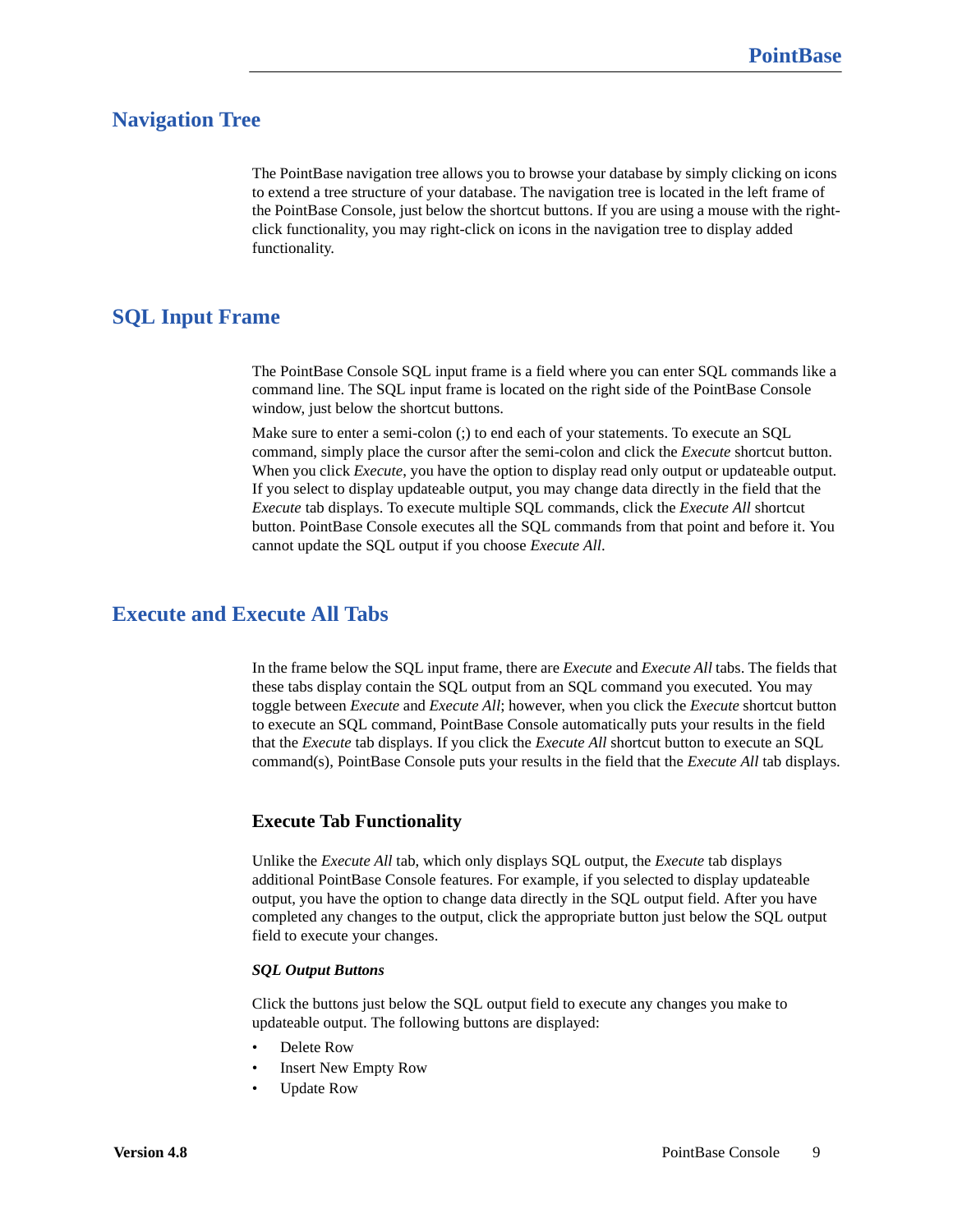#### *Max Rows*

Also below the SQL output field, is the *Max Rows* field. It defines the maximum amount of rows to display in the SQL output frame. You may change this number by editing the field directly.

#### *SQL Execution Timer*

The field next to the SQL output buttons calculates the number of seconds that the database needed to execute and display the most recent SQL command. To disable this feature, go to the *SQL* menu and un-check the option, *Timer Mode*.

#### *Row and Column Counter*

The field next to the SQL performance timer displays the number of rows and columns in the SQL output field. The first number is the number of rows followed by the number of columns.

## <span id="page-9-0"></span>**Message Frame**

At the bottom of the PointBase Console, the message frame displays PointBase Console messages. These messages range from the status of SQL commands which you executed, to the current connection status of the database. You may also clear the message frame by clicking the *Clear History* button just below the frame.

## <span id="page-9-1"></span>**Re-sizable Frames**

PointBase Console also provides the added functionality of re-sizeable frames, which you can use to resize the PointBase Console frames. Locate the arrows between the console frames, and click an arrow to automatically maximize or minimize a particular frame. You may also click and hold a frame border to manually resize it yourself.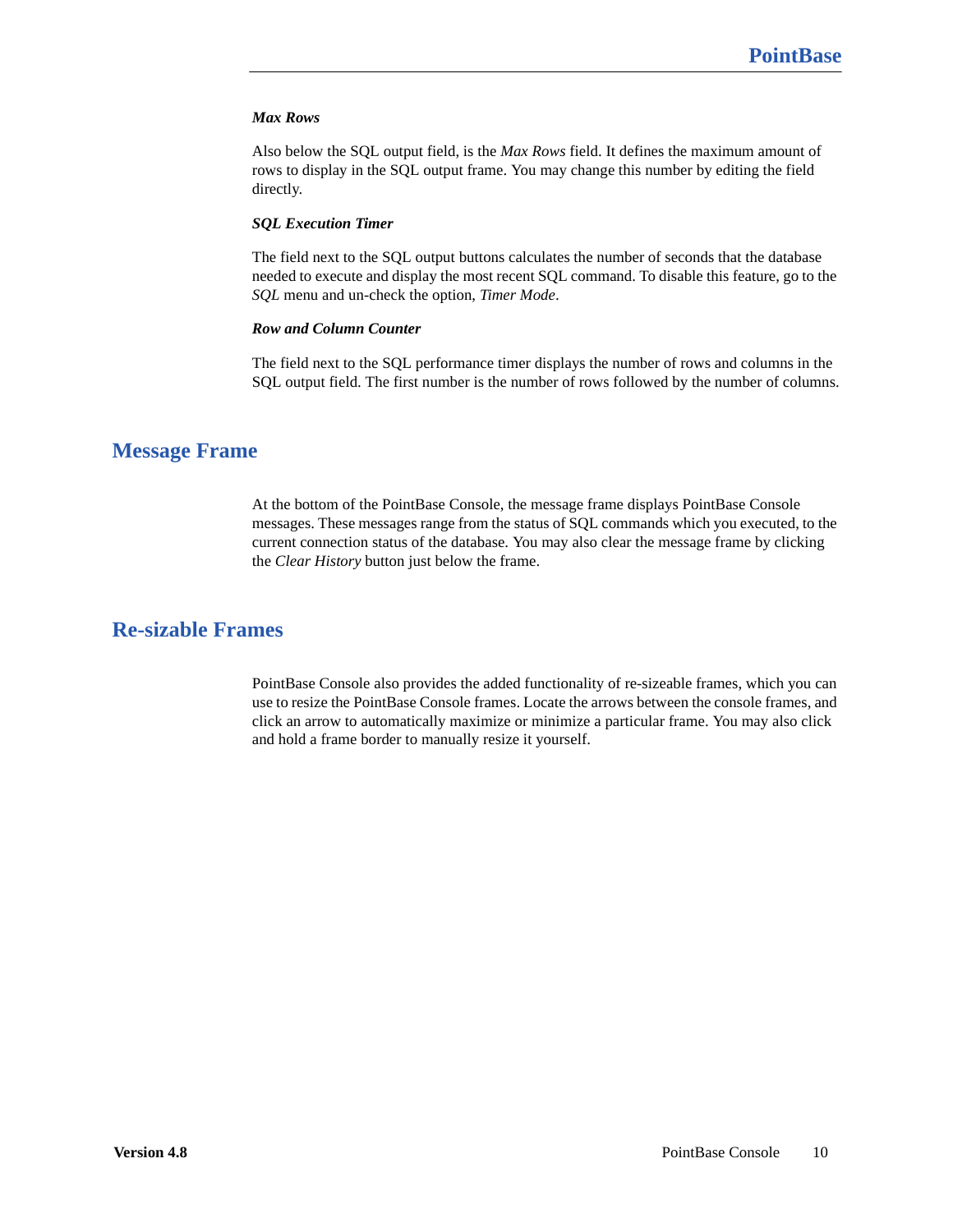# <span id="page-10-0"></span>**Managing the Database**

This chapter explains how to manage your database using the PointBase Console. Managing database can range from creating tables, users, and schemas, to inserting, deleting, and querying the database. PointBase Console provides the capability to perform several database operations. **In addition to using the SQL input frame, where you can manually enter SQL commands to manage your database**, PointBase Console provides menus and other options, which you can use. The following sections explain the database operations that you may perform using the additional menus and options.

## <span id="page-10-1"></span>**Creating Database Objects**

The following table describes database objects and the different options to create them using the PointBase Console:

| <b>Database</b><br><b>Object</b> | <b>Using the</b><br><b>DBA Menu</b> | <b>Right-clicking the</b><br><b>Navigation Tree</b> | <b>Where to Right-click</b>                                    |
|----------------------------------|-------------------------------------|-----------------------------------------------------|----------------------------------------------------------------|
| Triggers                         | yes                                 | yes                                                 | Right-click the name of the<br>table                           |
| Roles                            | yes                                 | yes                                                 | Right-click <i>Roles</i>                                       |
| <b>Tables</b>                    | yes                                 | yes                                                 | Right-click the name of the<br>table or the name of the schema |
| Routines                         | yes                                 | no                                                  |                                                                |
| Indexes                          | yes                                 | yes                                                 | Right-click the name of the<br>table                           |
| <b>Users</b>                     | yes                                 | yes                                                 | Right-click Users                                              |
| Schemas                          | yes                                 | yes                                                 | Right-click the database icon<br>above the schemas icon        |
| Databases                        | yes                                 | no                                                  |                                                                |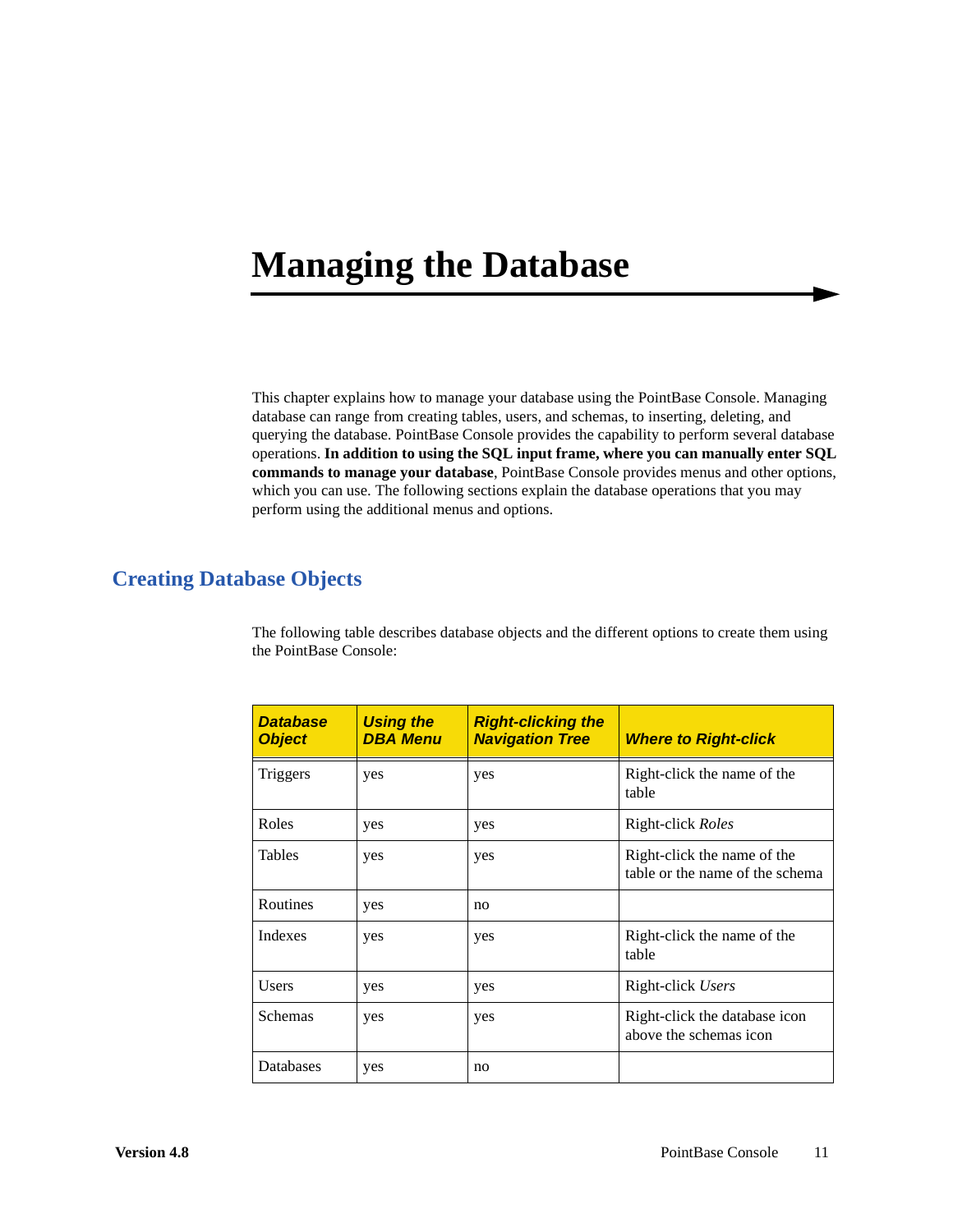# <span id="page-11-0"></span>**Dropping Database Objects**

The following table describes database objects and the different options to drop them using the PointBase Console.

| <b>Database</b><br><b>Object</b> | <b>Using the</b><br><b>DBA Menu</b> | <b>Right-clicking the</b><br><b>Navigation Tree</b> | <b>Where to Right-click</b>         |
|----------------------------------|-------------------------------------|-----------------------------------------------------|-------------------------------------|
| Triggers                         | yes                                 | yes                                                 | Right-click the name of the trigger |
| Roles                            | yes                                 | yes                                                 | Right-click the name of the role    |
| <b>Tables</b>                    | yes                                 | yes                                                 | Right-click the name of the table   |
| Routines                         | yes                                 |                                                     |                                     |
| <b>Users</b>                     | yes                                 | yes                                                 | Right-click the name of the user    |
| Indexes                          | yes                                 |                                                     |                                     |

# <span id="page-11-1"></span>**Altering Database Objects**

The following table describes database objects and the different options to alter them using the PointBase Console.

| <b>Database</b><br><b>Object</b> | <b>Using the</b><br><b>DBA Menu</b> | <b>Right-clicking the</b><br><b>Navigation Tree</b> | <b>Where to Right-click</b>       |
|----------------------------------|-------------------------------------|-----------------------------------------------------|-----------------------------------|
| <b>Users</b>                     | yes                                 | yes                                                 | Right-click the name of the user  |
| <b>Tables</b>                    | yes                                 | yes                                                 | Right-click the name of the table |

# <span id="page-11-2"></span>**Granting and Revoking**

The following table describes database objects and the different options to grant or revoke them using the PointBase Console.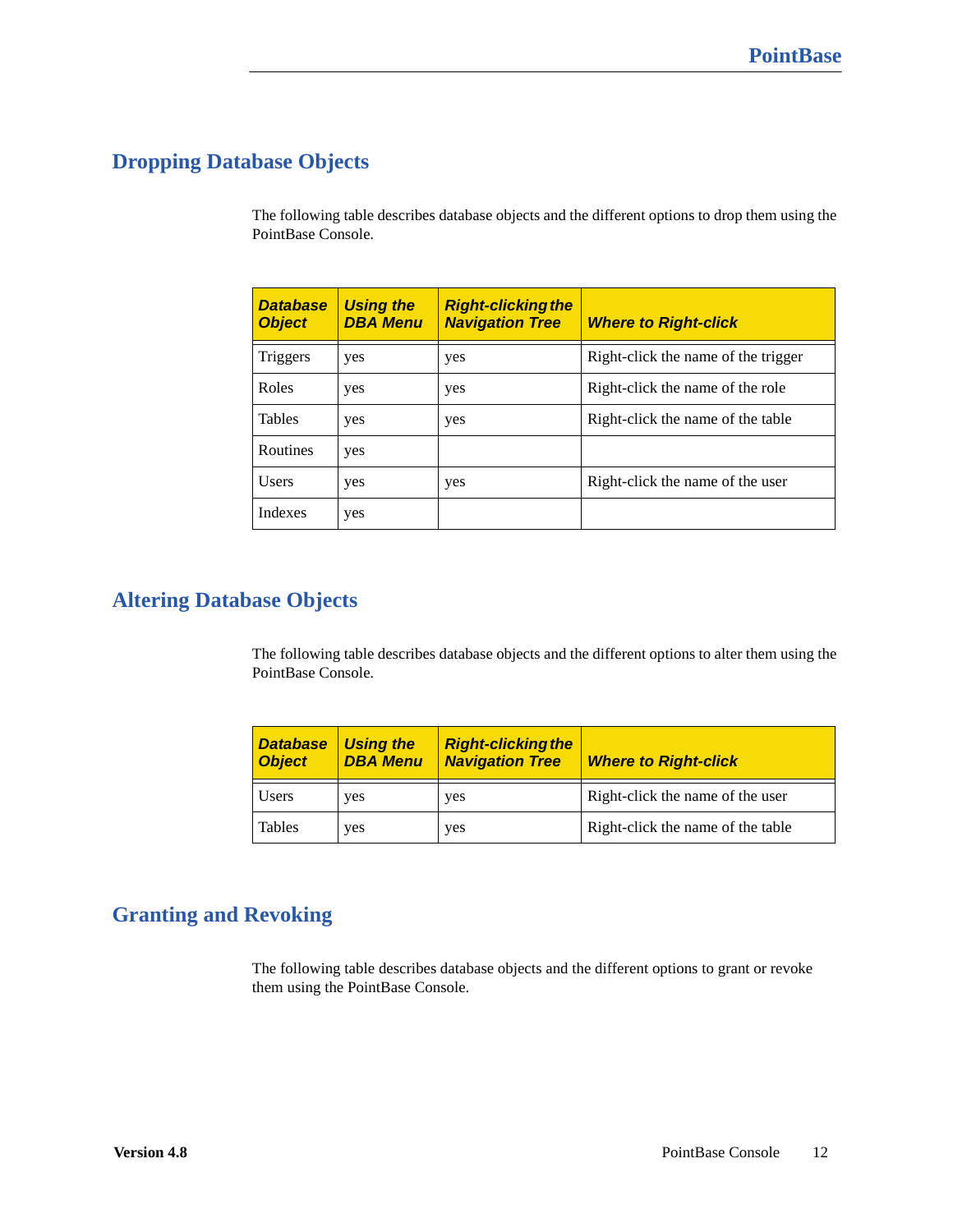| <b>Database</b><br><b>Object</b> | <b>Using the</b><br><b>DBA Menu</b> | <b>Right-clicking the</b><br><b>Navigation Tree</b> | <b>Where to Right-click</b>       |
|----------------------------------|-------------------------------------|-----------------------------------------------------|-----------------------------------|
| Roles                            | yes                                 | yes                                                 | Right-click the name of the role  |
| Privileges                       | yes                                 | yes                                                 | Right-click the name of the table |

## <span id="page-12-0"></span>**Querying Database Tables**

You may query an entire table by right-clicking the desired table in the navigation tree of the PointBase Console. In addition to selecting an entire table by choosing the "SELECT \* FROM *<table\_name>*", you have several other options from which you may choose to select. You may also add a SELECT statement to the *Favorites* menu, if you plan to use that particular SQL statement repeatedly and would like to store that statement for future use. See "Using Additional Features" for more information about using the *Favorites* menu.

## <span id="page-12-1"></span>**Returning Updateable SQL Output**

Using the PointBase Console, you may only return updateable output in the SQL output field if you enter a query in the SQL input frame. After entering a query, select *Updateable Output* from the *Execute* shortcut button or from the *Execute* option in the the *SQL* menu.

## <span id="page-12-2"></span>**Inserting Rows**

To insert a row into a table, simply execute a query in the SQL input frame that returns the desired table into which you want to insert. Make sure to select the *Updateable Output* option when you execute the query.

After PointBase returns the updateable output, click the *Insert New Empty Row* button below the updateable output, and insert the appropriate data directly into the new empty row. When you are finished inserting data, click the *Insert Row* button to validate your new row. Note that, if autocommit is on, clicking the *Insert Row* button commits your new row to the database. If autocommit is off, you must execute the COMMIT statement to make your new row permanent to the database.

## <span id="page-12-3"></span>**Deleting Rows**

To delete a row, simply execute a query in the SQL input frame that returns the desired table into which you want to delete. Make sure to select the *Updateable Output* option when you execute the query. Click on the row you want to delete in the SQL output field and, click the *Delete Row* button.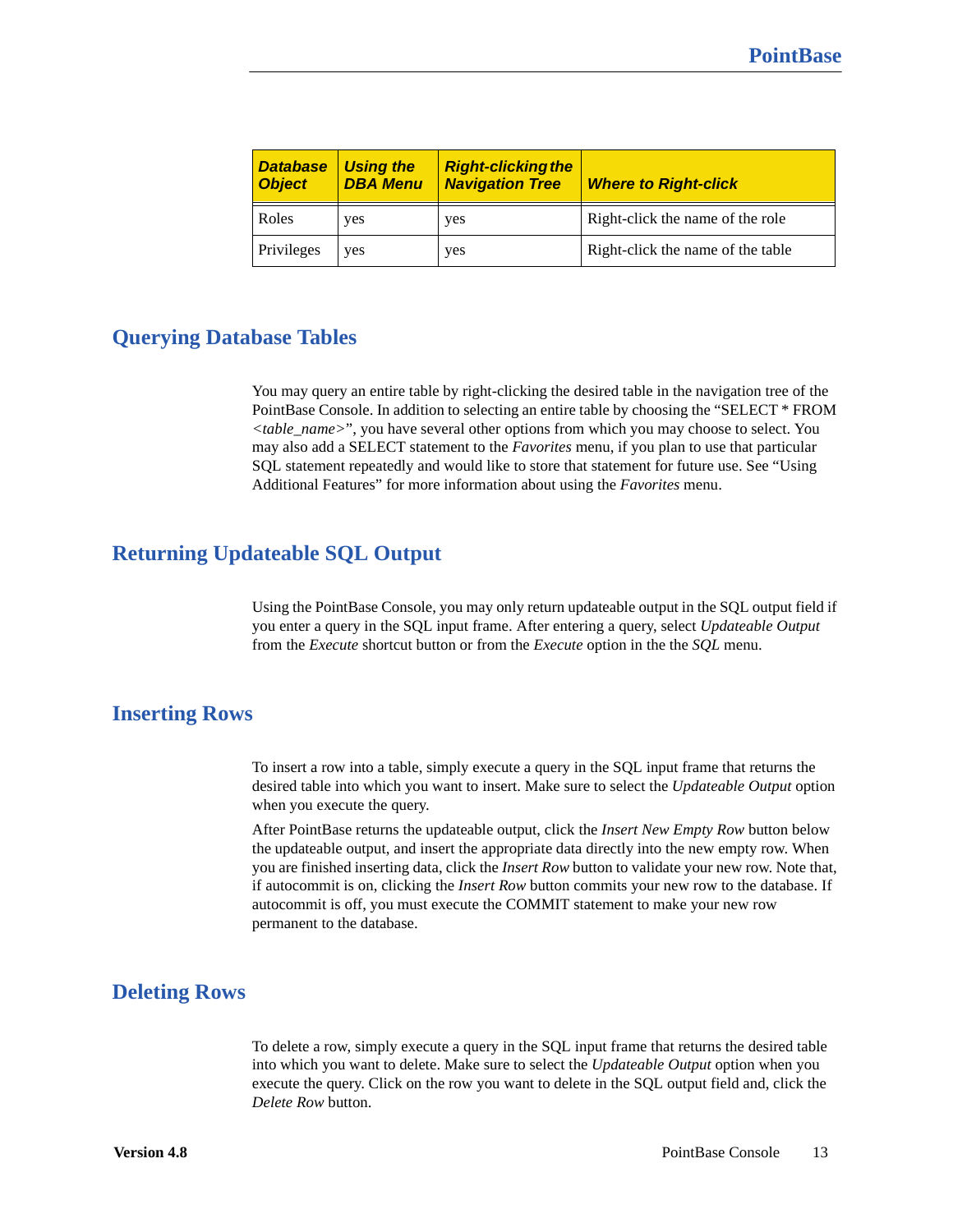Note that, if autocommit is on, clicking the *Delete Row* button commits your new row to the database. If autocommit is off, you must execute the COMMIT statement to make your new row permanent to the database.

## <span id="page-13-0"></span>**Updating Rows**

To update a row, simply execute a query in the SQL input frame that returns the desired table into which you want to update. Make sure to select the *Updateable Output* option when you execute the query. After you make changes to a value, click the *Update Row* button to validate your changes.

Note that, if autocommit is on, clicking the *Update Row* button commits your new row to the database. If autocommit is off, you must execute the COMMIT statement to make your new row permanent to the database.

## <span id="page-13-1"></span>**Configuring Database Properties**

The *DBA* menu has the option, *Database Properties*, which you may select to configure the database properties. Please refer to the *PointBase System Guide* for information about the PointBase database properties.

## <span id="page-13-2"></span>**Unloading the Database**

The *DBA* menu has the option, *Unload Database*, which can unload the current database to a ".sql" file on your machine. Select *Unload Database* and follow the prompts to complete the process. Make sure to specify the file extension, when you are prompted for a destination file.

## <span id="page-13-3"></span>**Using Autocommit**

By default, the PointBase Console enables autocommit. To disable autocommit, go to the *SQL* menu and un-check the *Autocommit* option.

## <span id="page-13-4"></span>**Displaying the Optimizer Plan**

The *SQL* menu has the capability to display the optimizer plan for every query. To display optimizer plans for you queries, check the *Optimizer Analysis Mode* option.

## <span id="page-13-5"></span>**Importing and Exporting Data**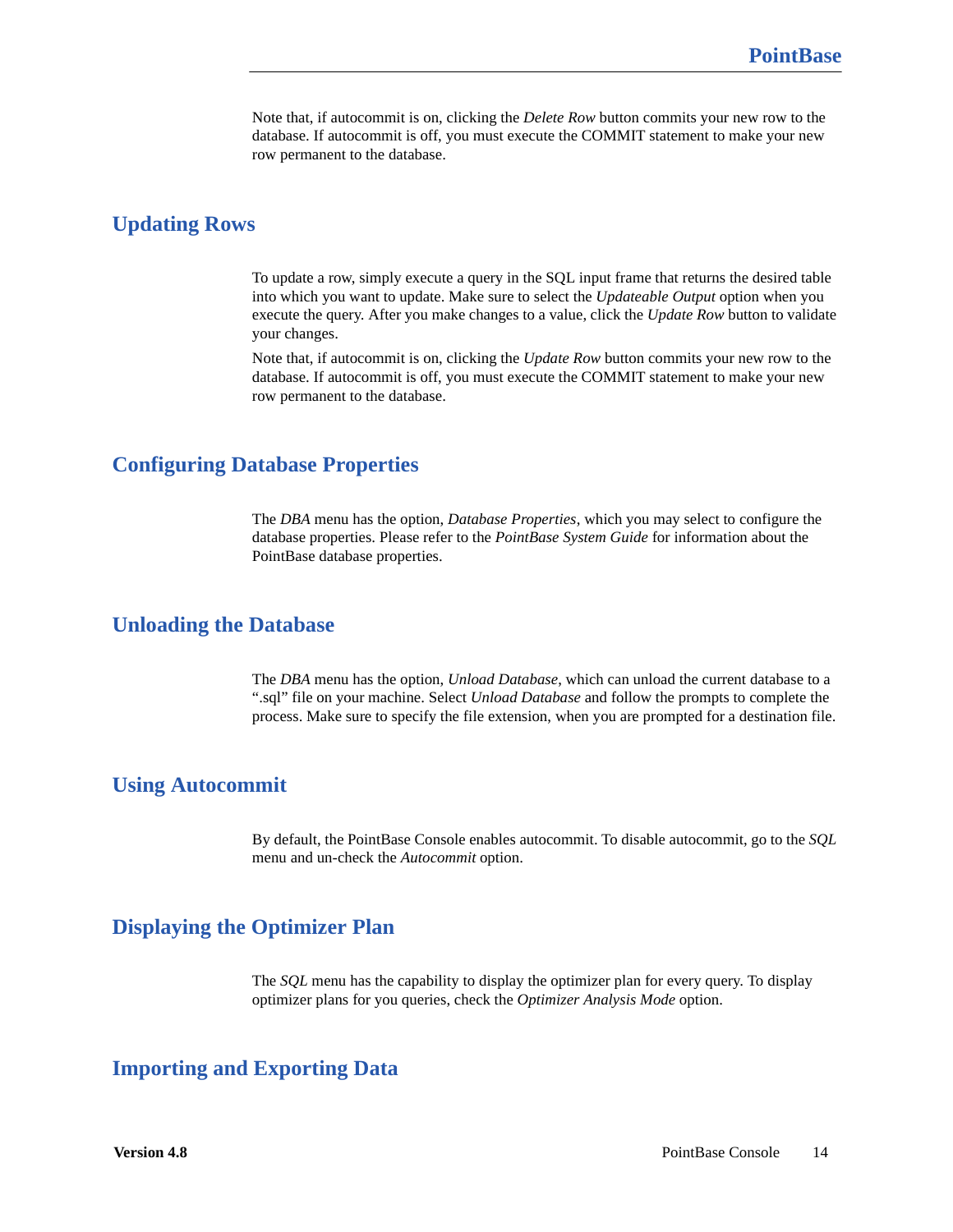The following sections describe how to import data into the database or export data to a file.

### <span id="page-14-0"></span>**Importing Data**

To import data from a file or database into a table, go to the *File* menu. Select *Import,* and complete the wizard which guides you through this process.

When you import data, note that the transfer of data is faster when selecting Bulk Mode. Select *Quote String Data* if your data contains any quoted Strings. Choices of delimiters are: comma, space, tab, bar, and SQL. A delimiter is a character or String that you use to separate or mark the start and end of each value in the data. Choose the delimiter SQL if you want to import data from another database.

If you choose SQL for a delimiter, the PointBase Console displays a database URL for the field, *Source URL*. Make sure the database URL specifies the database from which you want to import data. After you click *OK*, an additional *Import from Database* window appears. Make sure to enter the required information for the database from which you are importing data. The required information is as follows:

- Source Database Driver: Make sure the driver is in the classpath when you launched PointBase Console. See "<install\_directory>/tools/embedded/startconsole.bat" for an example classpath. You must add the database driver to this classpath.
- Source Database User
- Source Database Password
- Query: Specifies the query you want to perform on the database, from which you are importing data.

### <span id="page-14-1"></span>**Exporting Data**

To export results from a query to a file, go the *File* menu. Select *Export* and complete the wizard which guides you through this process.

When you export data, note that the transfer of data is faster when selecting Bulk Mode. Select *Quote String Data* if your data contains any spaces. Choices of delimiters are: comma, space, tab, and bar. A delimiter is a character or String that you use to separate or mark the start and end of each value in the data.

### <span id="page-14-2"></span>**Spooling Output**

You can spool the output to a file generated by Execute all button. To enable this option, please select "Save results in File" from the DBA menu. Output will be appended if an existing file is selected. You can turn off this option by unchecking "Save results in File.

You can also turn on Spooling using the command line. For example:

```
C:>java com.pointbase.tools.toolsConsole -driver 
com.pointbase.jdbc.jdbcUniversalDriver -url 
jdbc:pointbase:embedded:sample -user PBPUBLIC -password 
PBPUBLIC -spoolfile \<user_home>\example.spl
```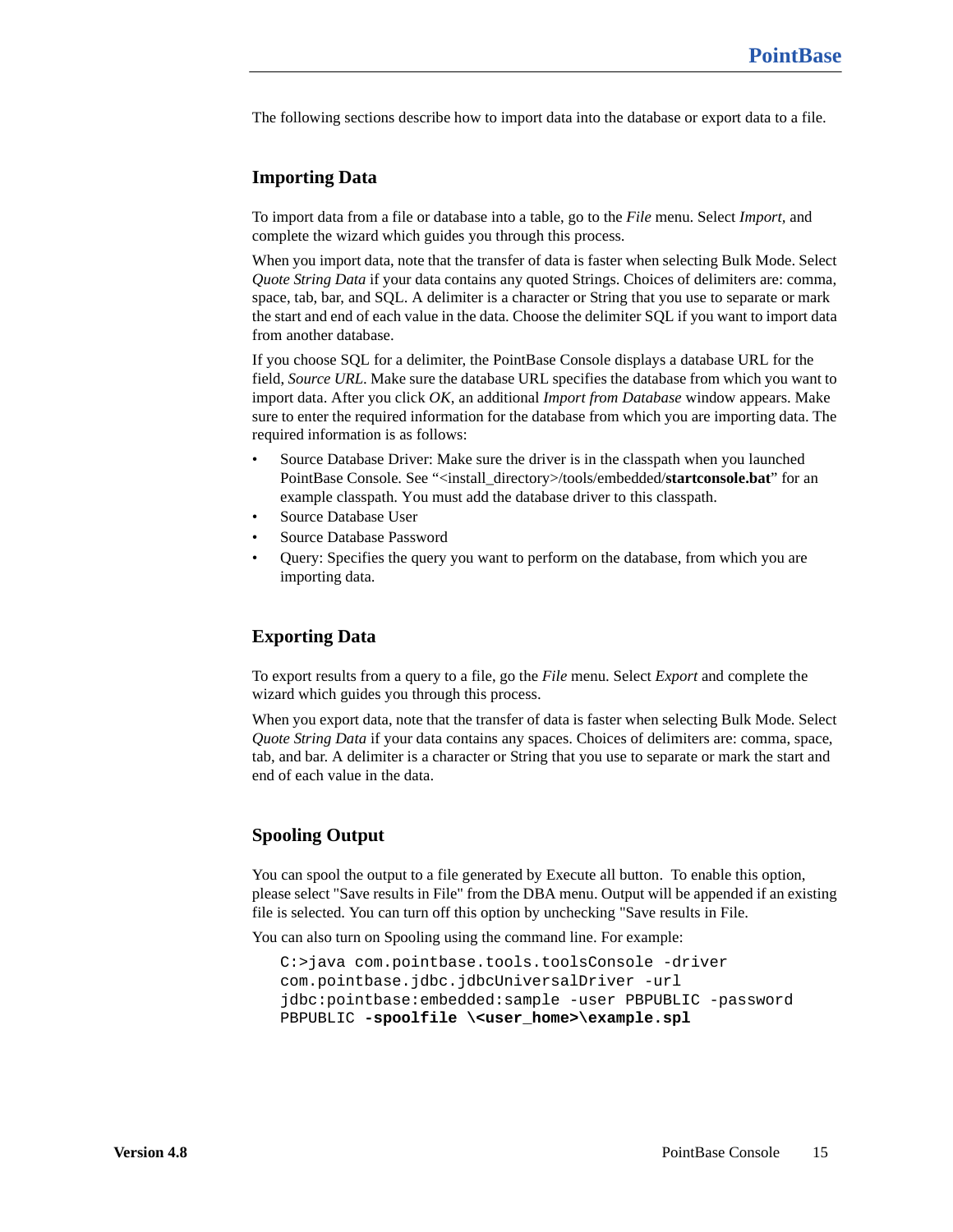# <span id="page-15-0"></span>**Using Additional Features**

This chapter explains how to use the additional features that the PointBase Console offers. You may use these features to customize the look of your PointBase Console and to perform other common tasks. Each of the following sections explain how to use a PointBase Console feature.

## <span id="page-15-1"></span>**Using the Window Menu**

The *Window* menu has the capability to customize the look of your PointBase Console and to clear the SQL input frame and the SQL output field. To choose different themes for the PointBase Console, select from one of the following options in the *Window* menu:

- **Metal**
- CDE/Motif
- Windows

You may also hide the shortcut buttons on the PointBase Console, by de-selecting the *ToolBar* option from the *Window* menu.

### <span id="page-15-2"></span>**Clearing SQL Input and Output**

To clear the SQL input frame or the SQL output field, simply select the *Clear Output* or *Clear Input* options from the *Window* menu*.*

## <span id="page-15-3"></span>**Using the Favorites Menu**

The *Favorites* menu has the capability to store, manage, and execute SQL commands. You can use this feature to store SQL commands that you plan to use more than once. If you need to change your favorites, you can update or delete them as well.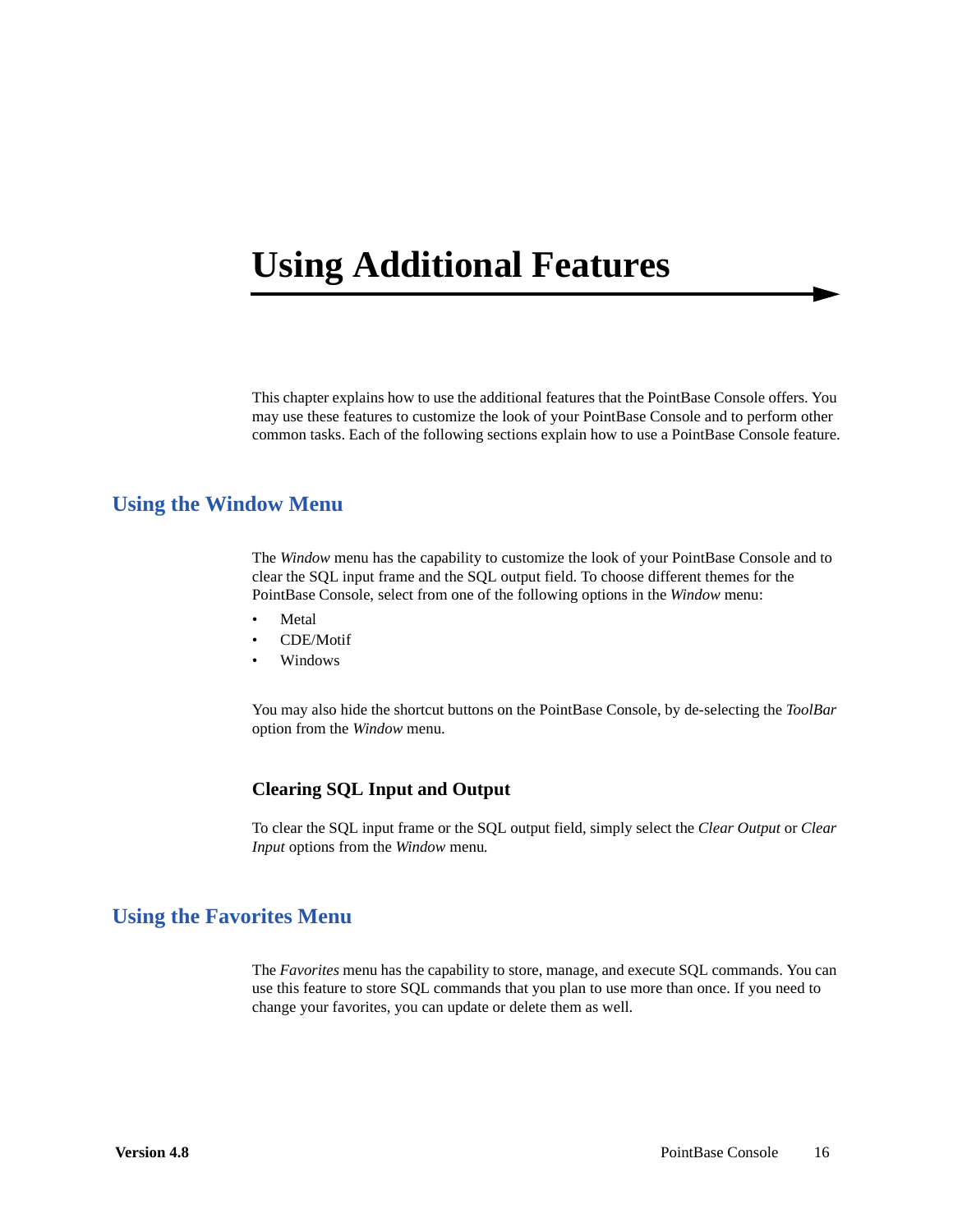## <span id="page-16-0"></span>**Adding Favorites**

There are two ways to store a favorite SQL command using the PointBase Console. Enter the command in the SQL input field, put the cursor after the semi-colon, which ends your statement, then select the option, *Add to Favorites*. **You may only add one statement at a time.** Additionally, you may add SQL commands by selecting the *Organize Favorites* option from the *Favorites* menu and entering the command in the provided field. In this particular field, **do not** enter a semi-colon at the end of the statement. After entering the command or statement, click the *Add* button.

**NOTE:** If you add a favorite command via the SQL input frame, you must include the semicolon at the end of the statement. If you use the *Organize Favorites* option to add a favorite, do not enter a semi-colon at the end of the statement.

## <span id="page-16-1"></span>**Updating and Deleting Favorites**

To update a favorite SQL command, select *Organize Favorites*, select the command you want to update, change it in the provided field, then click *Update.*

In the same window, *Organize Favorites*, delete a favorite command by selecting the command and clicking *Delete.*

### <span id="page-16-2"></span>**Executing Favorites**

Simply select the desired SQL command from the *Get Favorite* option to automatically execute it.

### <span id="page-16-3"></span>**Viewing the History**

The *History* option displays a list of the last 10 SQL commands, which you have executed.

# <span id="page-16-4"></span>**Copying SQL Output to Another Application**

You can copy SQL output and paste it to another application, for example, an Microsoft Excel worksheet, using the PointBase Console. The *Result* menu has the capability to copy the entire SQL output or only specified rows in the SQL output. Select the SQL output that you want to copy, and click *Copy* from the *Result* menu. To copy the entire SQL output, click *Select All* from the *Result* menu and then click *Copy.* Note that the copied SQL output is tab separated.